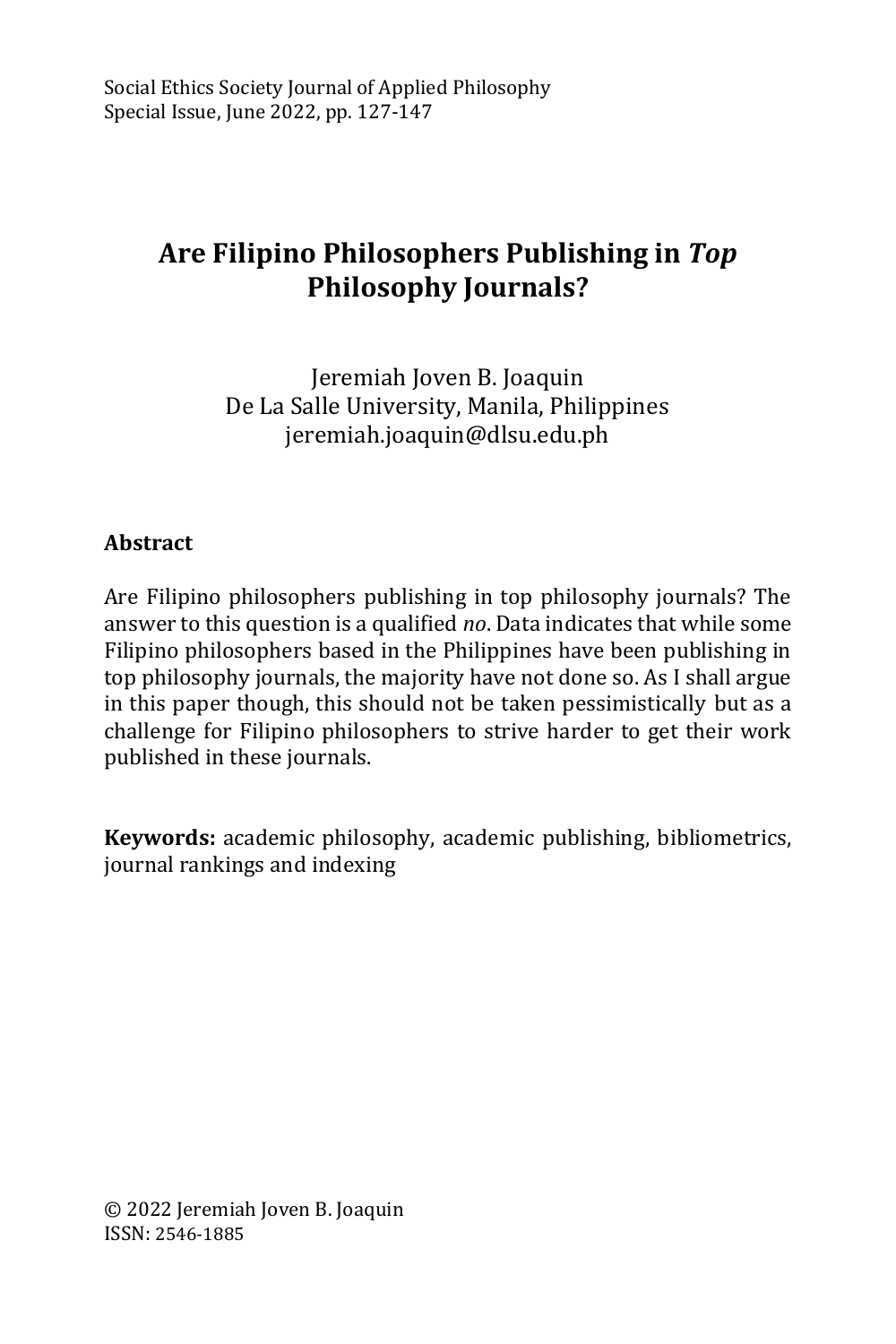## **Introduction**

-

In today's *academia*, universities put a high premium on publications in *top* academic journals related to an academic's discipline, and as such, academics are not only expected to teach but are expected to publish their "research" as well. For better or worse, this expectation has led to a kind of "publish-or-perish" norm wherein academic hiring, tenure, promotion and funding is based on.<sup>1</sup> The bottom-line is that the more publications one has, the more fruitful one's academic career is. This is not only true of academic philosophers in developed countries though, but also of academic philosophers in developing nations like the Philippines.

This publish-or-perish culture is evident in many universities in the country. The local norm, so far, has been a type of reward system where financial incentives are given to "well-published" academics. The "perish" part, however, is beginning to be felt as well. Tenure and promotion in most Philippine universities now depend on the number of "quality" publications that one has over a given time. This brings us to the question of how the current generation of academic Filipino philosophers in the country are faring in terms of this publication requirement. Have they been internationally competitive in terms of philosophical research? Have they been publishing in top philosophy journals?

In this paper, I present data that show that most of them have not. While it is true that some philosophers in the country have been publishing in top philosophy journals, the majority still have not done so. But should this be a cause for pessimism – as if there is no chance for Filipino philosophers to be in top philosophy journals? No. This should rather serve as a wakeup call for the current and future generations of Filipino philosophers to strive harder to produce quality works that would thereby be published by top philosophy journals. It is a call for Filipino philosophers in the country to raise their research productivity rate and be part of the global philosophical discourse.

I divide the paper into three succeeding sections. In the next section, I present some qualifications of the data I have used in this

<sup>1</sup> Mark De Rond and Alan N. Miller, "Publish or perish: bane or boon of academic life?," *Journal of management inquiry* 14, no. 4 (2005): 321-329; Hendrik P. Van Dalen and Kène Henkens, "Intended and unintended consequences of a publish‐or‐ perish culture: A worldwide survey," *Journal of the American Society for Information Science and Technology* 63, no. 7 (2012): 1282-1293.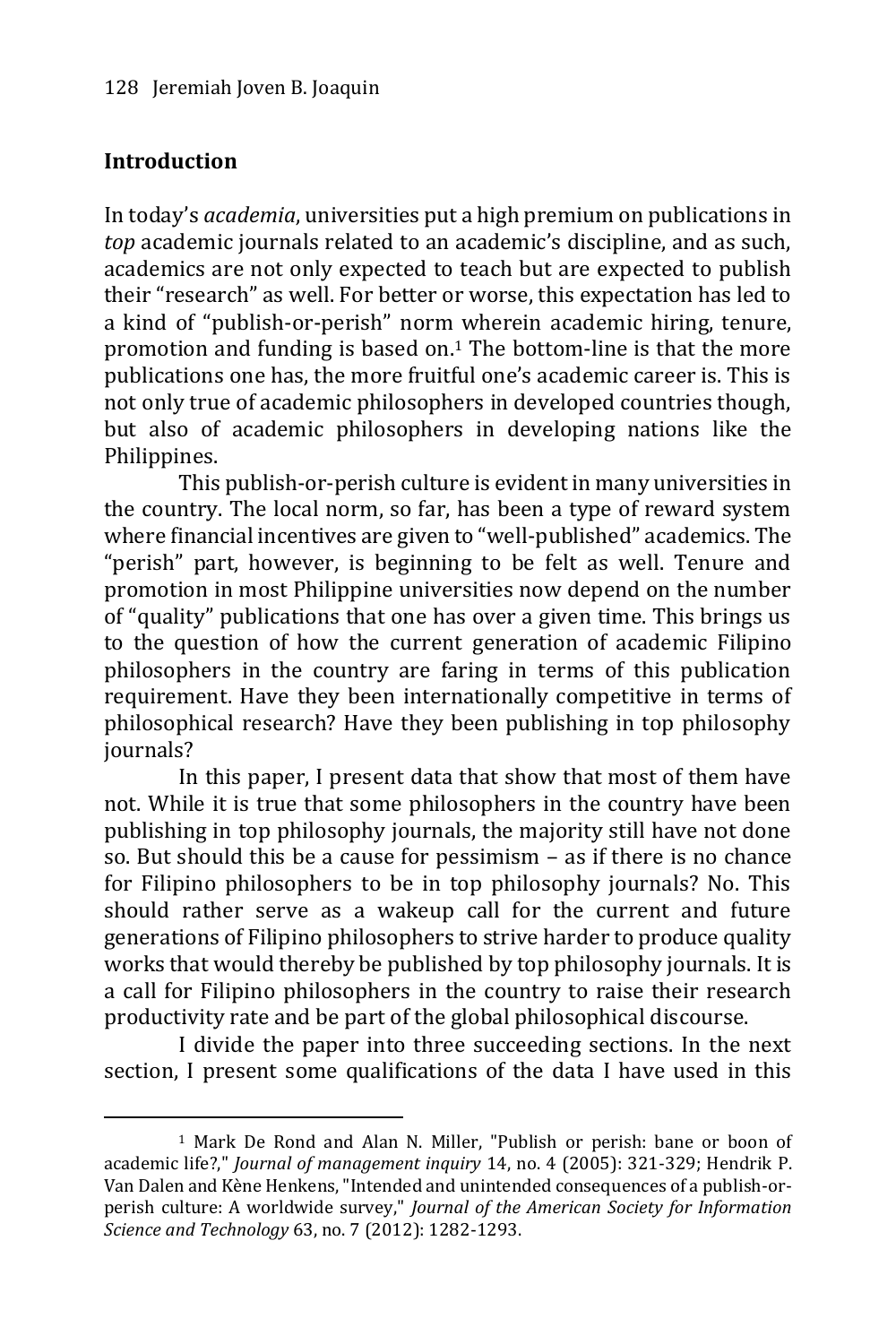paper. I qualify what I mean by "academic Filipino philosopher," and "published work in a top philosophy journal." These qualifications indicate the nature of the data, and the scope and limitations of the paper. In the third section, I present the results of the whole (bibliometric) counting method employed to analyze the data. The results point to the actual and projected research productivity rate of Filipino philosophers in the country. In the fourth and final section, I discuss two interpretations of the results: viz., a pessimistic and an optimistic interpretation. I argue that, as far as the research productivity projections are concerned, the latter interpretation would likely hold true in the not so distant future – *ceteris paribus*.

## **Some qualifications about the data**

-

Let me first set the parameters of this paper. What I aim to include as part of the data are the published works in top philosophy journals authored by academic Filipino philosophers in the country. However, let me qualify what I mean by "academic Filipino philosopher" here. I do acknowledge that with the whole literature on the subject, the terms "Filipino philosophy" and "Filipino philosopher" are contentious, and I do not wish to engage in this enterprise. For the purposes of this paper, what I refer to as an academic Filipino philosopher is simply a living natural-born Filipino currently rostered in a Philippine university with a department of philosophy that offers an undergraduate or graduate degree program in philosophy. This delineation, of course, rules out certain academics from being included in the data. For example, it excludes Filipino national heroes, celebrities, non-academic philosophers and whatnot. What it includes are Filipino philosophers who are present members of Philippine higher education institutions whose respective departments of philosophy offer philosophy degree programs.

Next, by "published work in a top philosophy journal," I refer to a research output published from 2010 to 2020 in the top 150 journals under the subject area "Philosophy" in the SCImago Journal Rankings (SJR).<sup>2</sup> Thus, the output must have been published at a time when the philosophy journal was in the top 150 philosophy journals in SJR. The time range is a necessary caveat since, at present, SJR journal rankings

<sup>2</sup> The complete list of philosophy journals can be accessed here: [https://www.scimagojr.com/journalrank.php?category=1211.](https://www.scimagojr.com/journalrank.php?category=1211)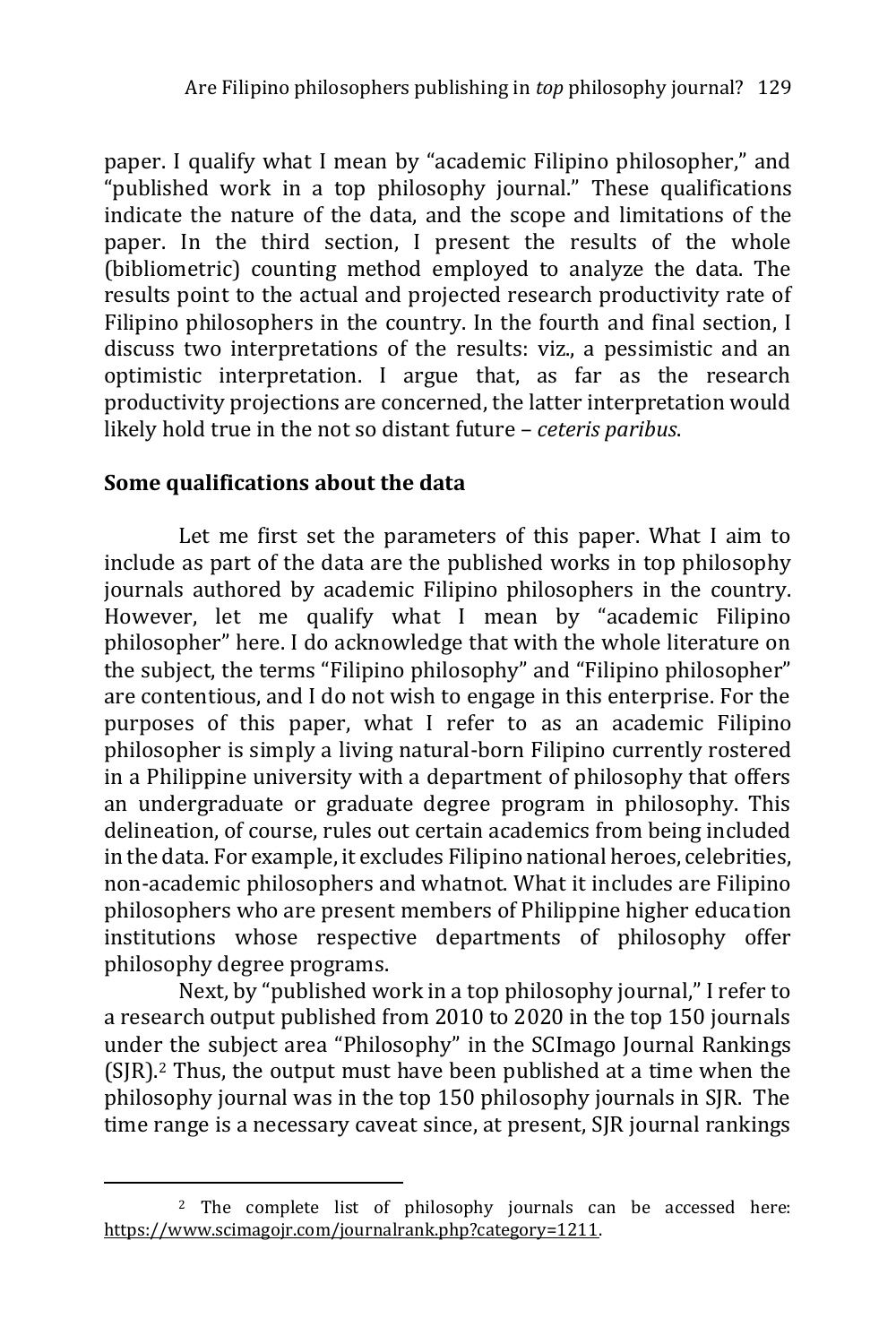are only up to 2020.<sup>3</sup> Besides, the currency of the research productivity rate of Filipino philosophers would already be indicated by the outputs produced in the past decade.

These two qualifications determine the scope and limits of the data of this paper. The data will only include the published works in top journals of philosophy authored by academic Filipino philosophers in the country. That is, the published works included in the SJR top 150 philosophy journals authored by Filipino philosophers currently employed in a Philippine higher education institution that has a department of philosophy that offers an undergraduate or graduate degree program in philosophy.

Let me, however, address some issues that may be raised about these qualifications. Some academics and scholars may immediately question the use of metrics to gauge the research productivity of Filipino philosophers. They might argue that these metrics do not truly reflect productivity. To this I reply that such metrics are useful indicators of where the Philippines is at in terms of philosophical research. Obviously, metrics do not wholly capture the effort that philosophers put into their work, nor the motivation behind them, since they only capture the published outputs and their "impact" in terms of citations. Be that as it may, metrics still indicate individual and collective research track-record. As such, we may use them to gauge the research productivity rate of Filipino philosophers in the country in the past decade (2010-2020). Metrics (such as Scopus and SJR) may also serve as an indicator of the knowledge capital that the country's researchers have gained.<sup>4</sup>

There may be a worry that limiting the data to articles published in SJR's top 150 philosophy journals is too limiting, and such data will not capture other research outputs by the current generation of Filipino academic philosophers. To this I reply that the actual data set includes other all-time research outputs. In particular, it includes philosophy journal articles outside SJR's top 150, non-philosophy journal articles, book chapters, whole books, editorial notes, and others.

On the other hand, there may also be an issue with the preference for SJR philosophy journal rankings over other types of rankings. There are other journal rankings, of course, such as the

<sup>3</sup> As of March 3, 2022.

<sup>4</sup> John Paolo R. Rivera et al., "Probing the Viability of Scopus-Indexed Journal Quantity as Alternative Metric for Knowledge Capital: Evidence From Selected ASEAN+ 3 Economies," *Asia-Pacific Social Science Review* 21, no. 3 (2021).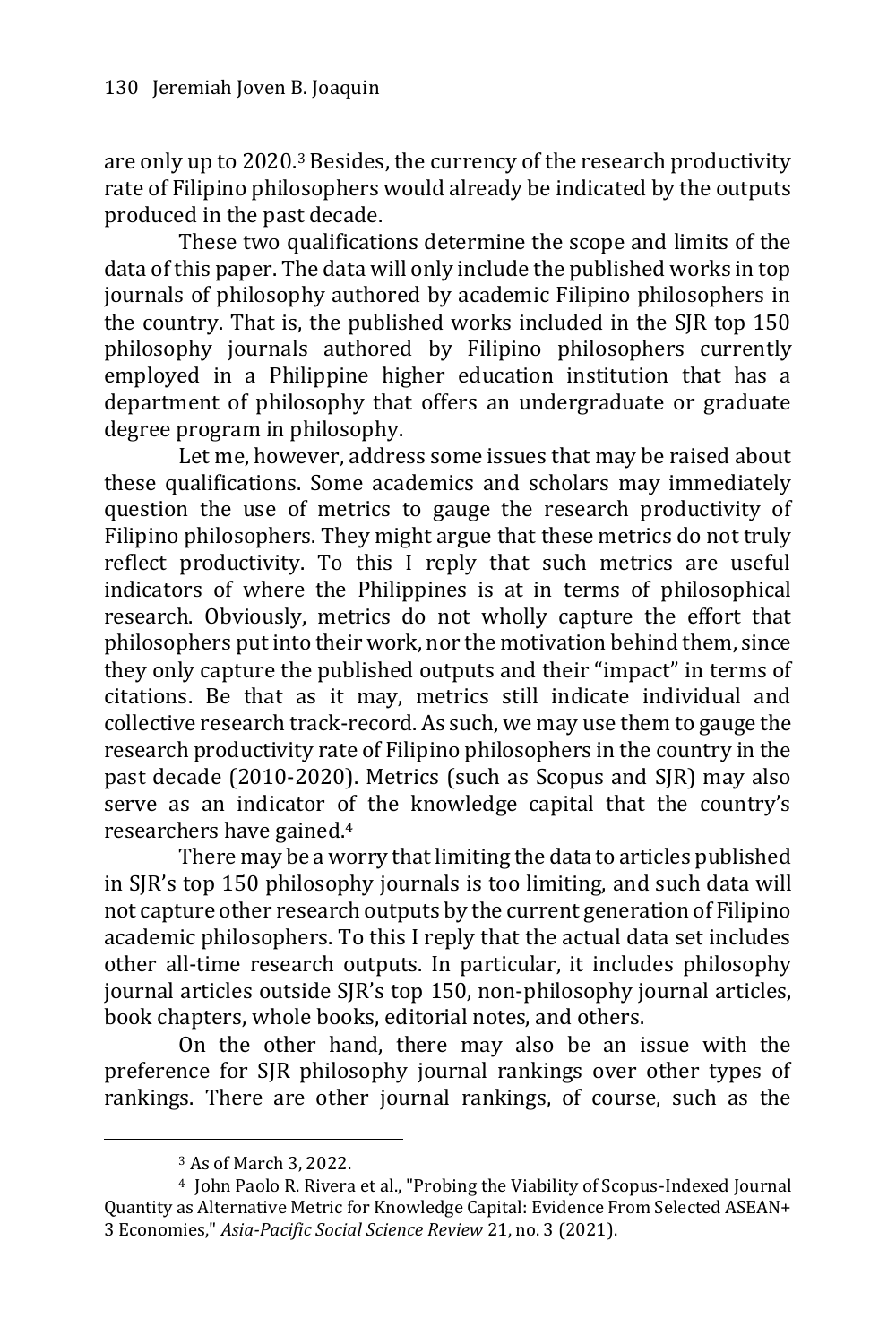Philosophy Gourmet Report, Philosopher's Index, or Google Scholar.<sup>5</sup> There may be an argument that these other journal rankings might be more "inclusive and lenient enough in as far as the still struggling discourses of Filipino philosophy are concerned."<sup>6</sup> To this I reply that I used the SJR philosophy journal rankings for two main reasons. First, SJR uses the Scopus (Elsevier) database, which is one of the largest academic bibliographic databases currently available. Scopus covers more than 25,000 active titles, 7,000 publishers, over a million of authors and over a billion cited references across academic disciplines.<sup>7</sup> Second, Scopus is used by the Times Higher Education (THE) to determine the research and citation productivity of different universities in the world. THE is the leading authority in world university rankings.<sup>8</sup> In terms of philosophy journals, SJR ranks 657 philosophy journals from all over the world, which is a large number compared to the 240 philosophy of the Philosopher's Index, the Philosophy Gourmet's 35, and Google Scholar's 20. As such, SJR and Scopus may be more inclusive and lenient than these other philosophy journal rankings.

Moreover, compared to other journal ranking databases, SJR and Scopus have finer-grained and more time-sensitive data analytics that are useful in analyzing research productivity. For example, SJR has an option of listing journal rankings by year, by subject, and by geographical region. Scopus provides detailed citation metrics and author publication rate over time.

<sup>5</sup> For Google Scholar's philosophy journal ranking, see [https://scholar.google.com/citations?view\\_op=top\\_venues&hl=en&vq=hum\\_philosop](https://scholar.google.com/citations?view_op=top_venues&hl=en&vq=hum_philosophy) [hy](https://scholar.google.com/citations?view_op=top_venues&hl=en&vq=hum_philosophy). For the Philosophy Gourmet's latest (2018) ranking, see [https://leiterreports.typepad.com/blog/2018/11/best-general-journals-of-](https://leiterreports.typepad.com/blog/2018/11/best-general-journals-of-philosophy-2018.html)

[philosophy-2018.html](https://leiterreports.typepad.com/blog/2018/11/best-general-journals-of-philosophy-2018.html). For the Philosopher's Index, see [https://philindex.org/full-text-](https://philindex.org/full-text-2/)[2/.](https://philindex.org/full-text-2/) As far as I can tell, the other leading academic database, Web of Science (Clarivate) does not have a philosophy journal ranking, or if it does, the ranking is not publicly available.

<sup>6</sup> F. P. A. Demeterio, "Assessing the Developmental Potentials of Some Twelve Discourses of Filipino Philosophy," *Philippiniana Sacra* 69(147) (2014), 193.

For more information about SIR, see [https://www.scimagojr.com/aboutus.php.](https://www.scimagojr.com/aboutus.php) For more information about Scopus, see https://www.elsevier.com/solutions/scopus/how-scopus-works.

<sup>8</sup> For more information about THE and its use of Scopus and SJR, see [https://www.timeshighereducation.com/world-university-rankings/world](https://www.timeshighereducation.com/world-university-rankings/world-university-rankings-2021-methodology)[university-rankings-2021-methodology.](https://www.timeshighereducation.com/world-university-rankings/world-university-rankings-2021-methodology)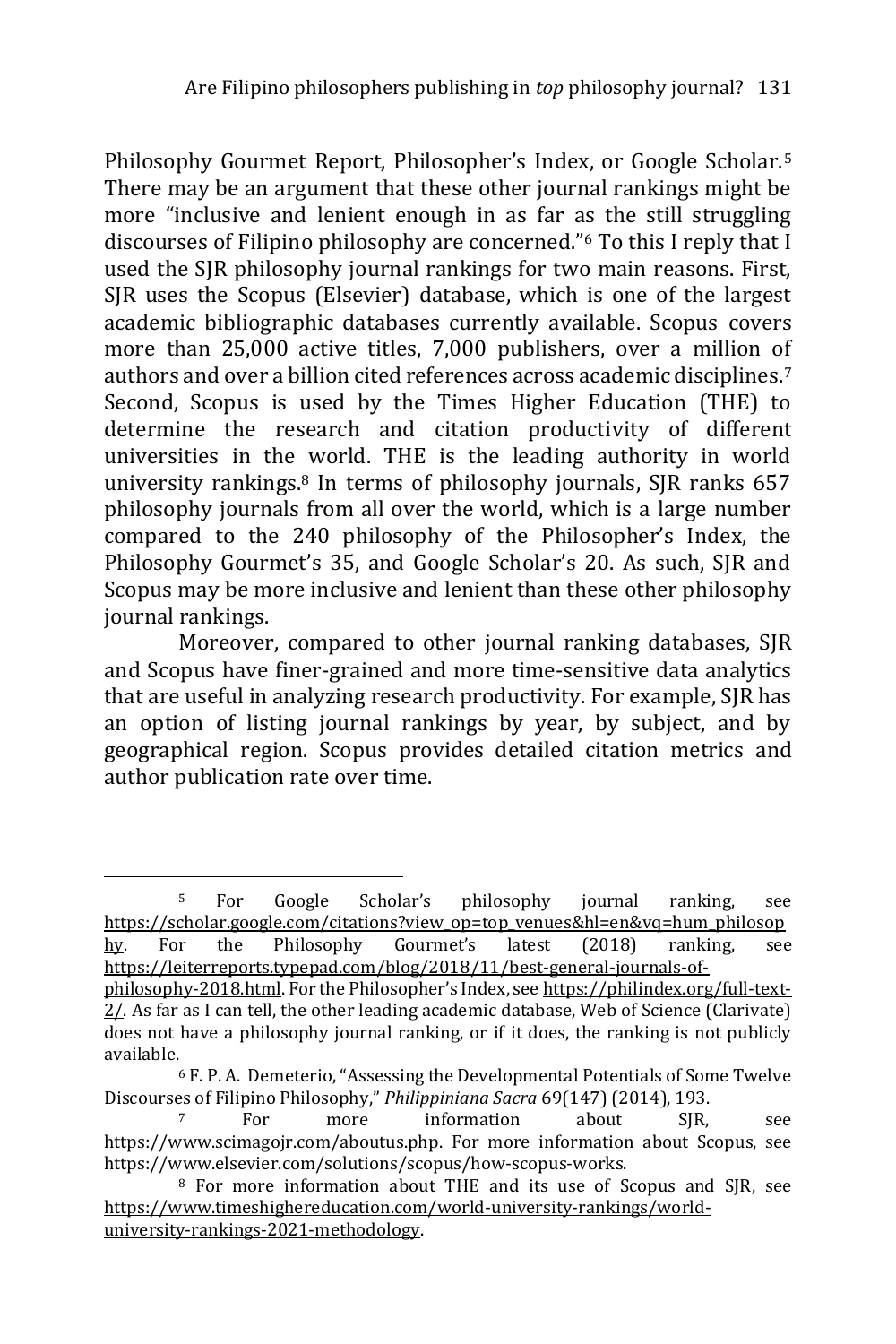-

Of course, this does not mean that SJR and Scopus are fool-proof. They sometimes fail to accurately document outputs and citations.<sup>9</sup> In terms of quality control, some predatory journals have been included in their list as well.<sup>10</sup> All these problems, however, are not unique to SJPR and Scopus. Besides, most of the data gathered in this paper are published by reputable publishers and academic institutions.

Finally, there may be a worry that my qualifications here are too narrow because they rule out retired academic Filipino philosophers or those who have already passed away. For example, the data rule out Armando F. Bonifacio and Jose Encarnacion – natural-born Filipino philosophers who have published in top philosophy journals. Bonifacio published in *Mind* and the *Journal of Philosophy*; Encarnacion in *Mind*. 11 Moreover, the data also rule out academic Filipino philosophers who are not based in Philippine universities and Filipino philosophers who are not rostered in a local department of philosophy that offers a philosophy degree program.

I do admit that my qualifications rule these scholars out, but this is for good reason. What I aim to do here is to catch sight of the *current* publication rate of *active* academic Filipino philosophers based in a Philippine university that has a philosophy department that offers a philosophy degree program. From this data, I make research productivity projections to see the possible directions of philosophical research in the country. Thus it is imperative to exclude our retired or dearly departed Filipino philosophers, and our Filipino philosopher friends not rostered in local philosophy departments or those working outside the Philippines.

<sup>9</sup> Erwin Krauskopf, "Missing documents in Scopus: the case of the journal Enfermeria Nefrologica," *Scientometrics* 119, no. 1 (2019): 543-547. Kiduk Yang and Lokman I. Meho, "Citation analysis: a comparison of Google Scholar, Scopus, and Web of Science," *Proceedings of the American Society for information science and technology* 43, no. 1 (2006): 1-15.

<sup>10</sup> Andrea Cortegiani, et al, "Inclusion of predatory journals in Scopus is inflating scholars' metrics and advancing careers," *International Journal of Public Health* 65, no. 1 (2020): 3-4.

<sup>11</sup> Armando F. Bonifacio, "On Capacity Limiting Statements," *Mind* 74, no. 293 (1965): 87-88; Armando F. Bonifacio, "On Analytic-Synthetic Truths–A Methodological Comment," *The Journal of Philosophy* (1959): 64-67; Jose Encarnacion, "On Ushenko's version of the liar-paradox," *Mind* 64, no. 253 (1955): 99-100.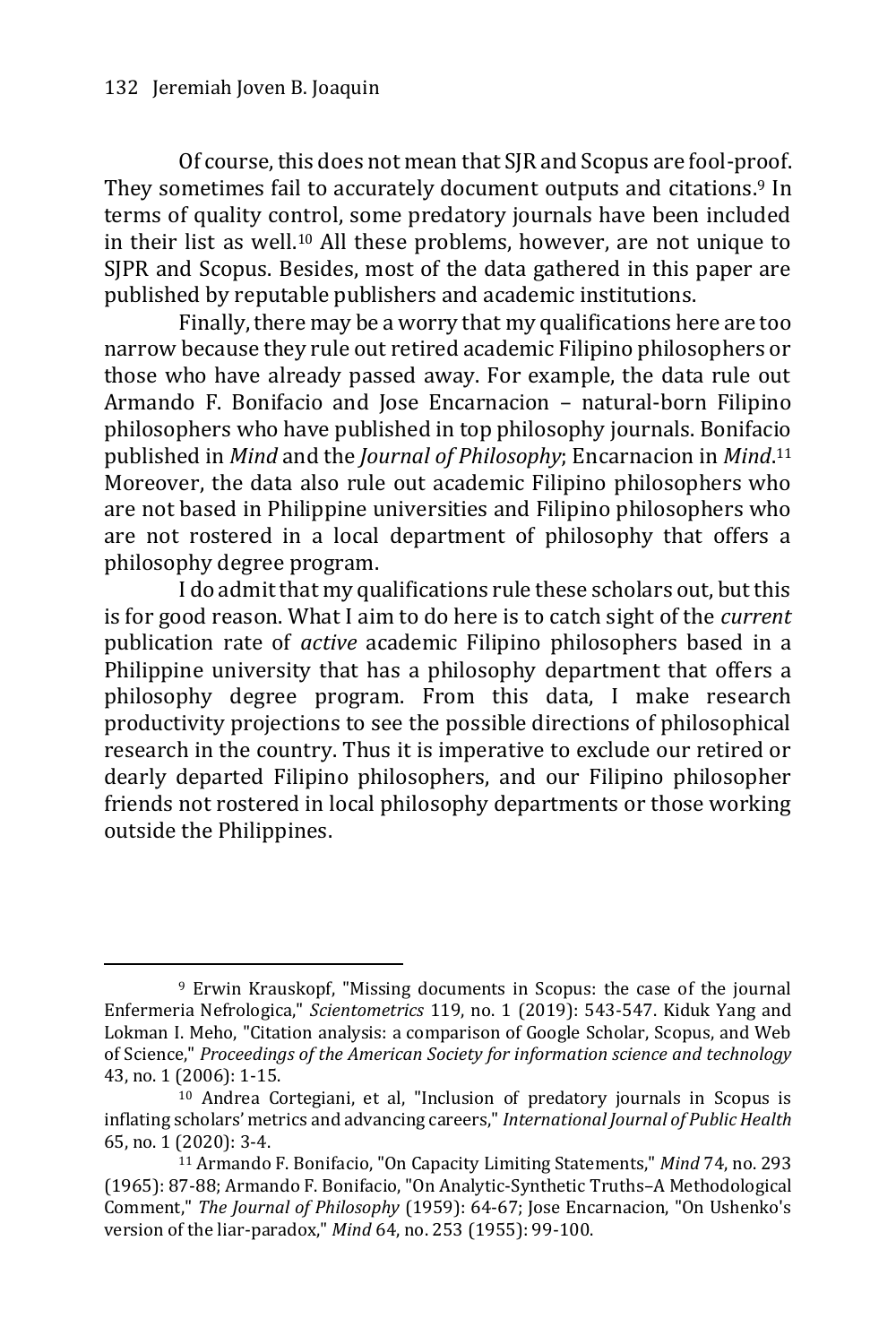#### **Method and results**

Given the parameters of the data I have set in the previous section, in this section, I now discuss the method I used to cull and analyze the data and results of this analysis. The culling of data is pretty straightforward. First, I listed down all the Philippine higher education institutions that have a philosophy department that offers a philosophy degree program. They include the following: Adamson University, Ateneo de Davao University, Ateneo de Manila University, Ateneo de Naga University, Ateneo de Zamboanga University, Bicol University, Bukidnon State University, De La Salle University-Dasmarinas, De La Salle University-Manila, Divine Word Mission Seminary, Don Bosco College-Canlubang, Holy Name University, International Peace Leadership College (Rizal), Kabankalan Catholic College (Negros Occidental), Laguna Northwestern College, Lyceum of Aparri (Cagayan), Mary's Little Children Formation Center (Cebu), Mary Cause of Our Joy Seminary (Ilocos Norte), Mater Redemptoris College of San Jose City (Nueva Ecija), Mindanao State University, Mount Carmel College Baler (Aurora), Notre Dame of Marbel University (South Cotabato), Oblates of Saint Joseph College Seminary (Batangas), Our Lady of Peace College Seminary (Tarlac), Our Lady of Visitation Seminary (Isabela), Philippine Christian University, Polytechnic University of the Philippines, Recoletos Seminary (Baguio), Rogationist Seminary College (Cebu), Rogationist Seminary College (Manila), Saint Anthony's College-San Jose (Antique), Saint Camillus College Seminary, Saint Columban College (Zamboanga), Saint Ferdinand College (Isabela), Saint John Paul II Seminary (Davao del Sur), Saint Joseph's College of Balanga (Bataan), Saint Louis University (Baguio), Saint Mary's University (Nueva Vizcaya), Saint Michael's College of Iligan City (Lanao del Norte), Saint Paul University-Surigao, Saint Peter's College Seminary, San Carlos Seminary (Cebu), San Carlos Seminary (Makati), San Isidro College (Bukidnon), San Pablo Seminary (Baguio), Silliman University, Tabor Hills College (Cebu), University of Bohol, University of Immaculate Conception (Davao), University of the Philippines-Baguio, University of the Philippines-Diliman, University of the Philippines-Los Banos, University of Saint La Sallette-Santiago (Isabela), University of San Agustin (Iloilo), University of San Carlos (Cebu), University of San Jose-Recoletos, University of Santo Tomas-Legazpi (Albay), University of Santo Tomas-Manila and Xavier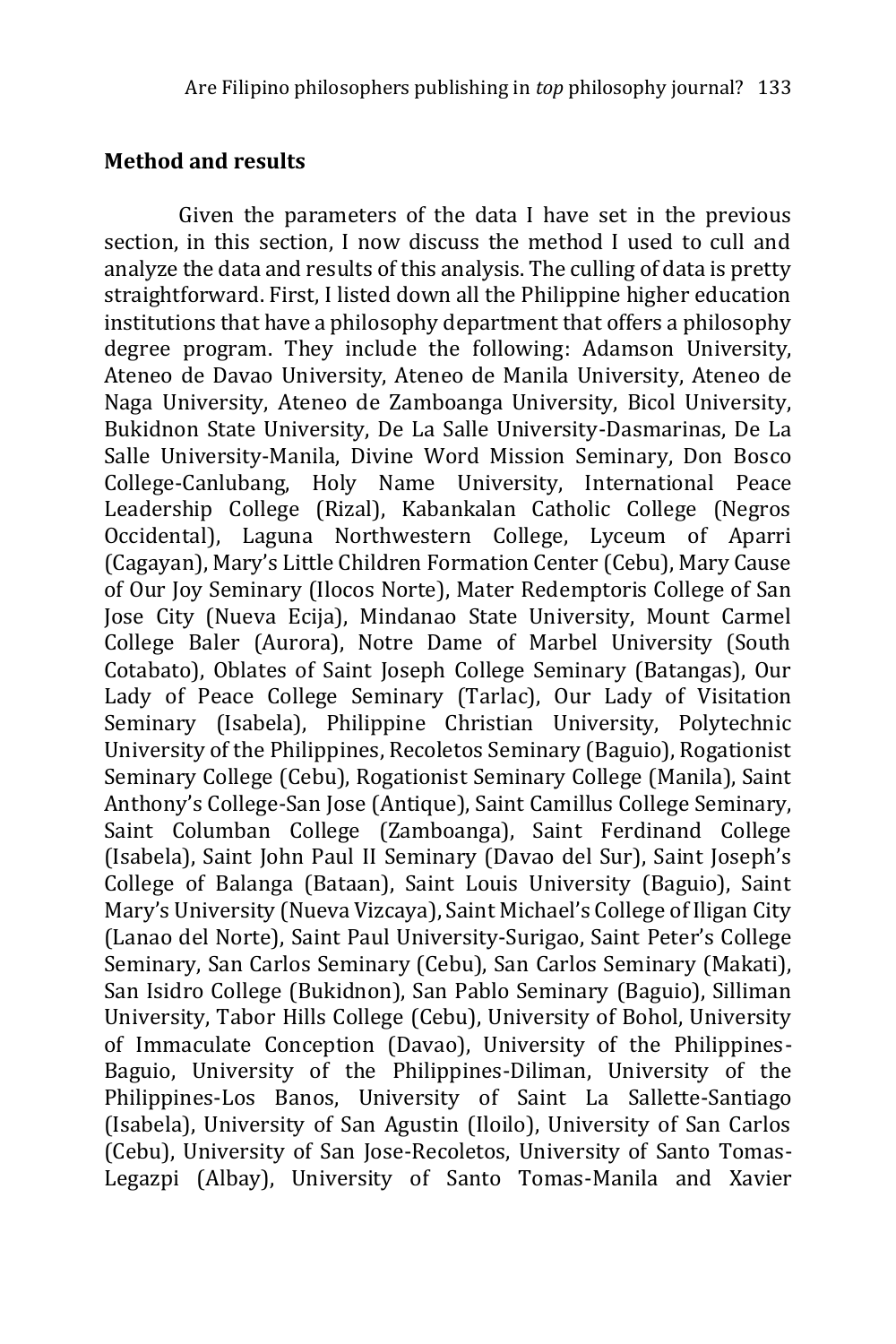-

University (Cagayan de Oro).<sup>12</sup> I verified this list with the board members of the Philosophical Association of the Philippines (PAP) and the Union of Societies and Associations of Philosophy in the Philippines (USAPP).

Next, I listed the philosophy faculty members from each of these institutions. Most faculty rosters are publicly available online. Others were supplied and verified by the department heads or members of their institutions. The list of philosophy faculty members includes both part-time and full-time faculty. For people with multiple institutions, I included them in their respective home institutions. From this list of faculties, I then looked into each institution's philosophy faculty research outputs indexed by Scopus.<sup>13</sup> I employed a whole counting bibliometric method, where each Scopus-indexed output is counted to each individual author as one output. This means that each author of a co-authored output will receive one count.<sup>14</sup>

Applying this method to the list of philosophy faculty members results in 13 philosophy departments that produce Scopus-indexed outputs, where each department has at least one all-time output listed in Scopus. Note that this data set is as of March 3, 2022 only. These departments are: Ateneo de Davao University (ADDU), Ateneo de Manila University (ADMU), De La Salle University–Dasmarinas (DLSU-D), De La Salle University–Manila (DLSU-M), Polytechnic University of the Philippines (PUP), Saint Louis University (SLU), Silliman University (SU), University of the Philippines–Baguio (UPB), University of the

<sup>12</sup> Most departments included here are listed in [https://www.finduniversity.ph/philosophy-schools/.](https://www.finduniversity.ph/philosophy-schools/) Others were supplied by the board members of the Philosophical Association of the Philippines and the Union of Societies and Associations of Philosophy in the Philippines. This list is meant to be exhaustive. But in case some institutions were left out, I would be happy to include them in an updated version of this study. Note that I have not included University of the Philippines-Manila since it only offers a diploma course in philosophy, nor have I included Mariano Marcos State University and Visayas State University as they have yet to establish their respective undergraduate philosophy programs.

<sup>13</sup> Note that I was not able to secure a list of faculty from all college seminaries, some state universities (like Bukidnon State University, University of Bohol, Bicol University and Mindanao State University), and other Manila and provincial private colleges and universities (like Adamson University, Philippine Christian University, Tabor Hills in Cebu and Saint Mary's University in Nueva Vizcaya). I excluded them in the list of Scopus-producing philosophy departments since these institutions do not have a listed work in philosophy in Scopus.

<sup>14</sup> Marianne Gauffriau, "Counting methods introduced into the bibliometric research literature 1970–2018: A review," *Quantitative Science Studies* 2, no. 3 (2021): 932-975.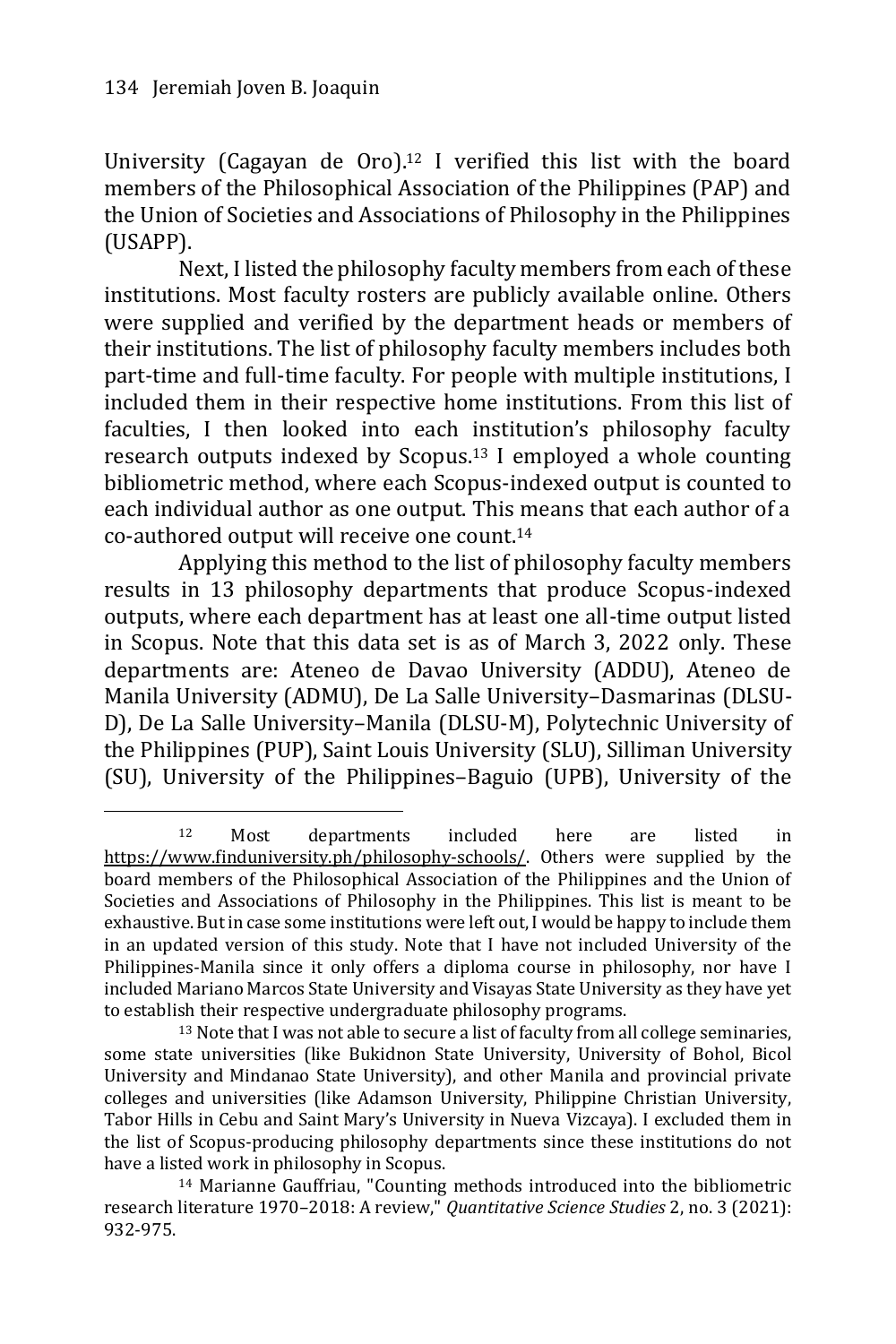Philippines–Diliman (UPD), University of the Philippines–Los Banos (UPLB), University of San Carlos (USC), University of San Jose-Recoletos (USJR) and University of Santo Tomas-Manila (UST).

Here are the details. ADDU has a total of 22 philosophy faculty in their roster, 4 of whom have published at least one Scopus-indexed output. Their total output as a department is 23 with 49 citations. Their top producer has 9 Scopus-indexed outputs. On the other hand, 25 out of 48 ADMU philosophy faculty have at least one Scopus-indexed output. Their total output is 76 with 141 citations. Their top producer has a total of 14 outputs.

DLSU-D has a total of 2 Scopus-indexed outputs from 2 out of 10 philosophy faculty in their roster. So far, they do not have a citation count. On the other hand, DLSU-M's philosophy department has 25 in their faculty roster, 10 of whom have published at least one Scopusindexed output. Their total output as a department is 102 – the highest among the 13 philosophy departments that produce Scopus-indexed outputs in the country. They have 202 citations from these outputs. Their top producer has 27 all-time outputs.

At 53, PUP has the highest number of philosophy faculty in their roster. However, only 2 have Scopus-indexed outputs. They have a total of 8 outputs and 2 citations. Their top producing faculty has 7 outputs. SLU has 14 people in their department. 3 have Scopus-indexed outputs. They have a total of 2 citations on 9 outputs. Their top producer has a total of 5 outputs. SU has 6 philosophy faculty. But only one of them has a Scopus-indexed output, which is 2 in total.

UPB has 7 citations from 7 Scopus-indexed outputs. They have 9 philosophy faculty in their roster. Their top producer has 3 Scopus outputs. At 366, UPD has the highest citation count among philosophy departments in the country. They have 29 faculty in their roster, 14 of whom have at least one Scopus-indexed output. Their total output is 76. Their top producer has 36 outputs – the highest among academic philosophers in the country. UPLB has 17 people in their philosophy faculty roster. 3 have at least one Scopus-indexed output. They have a total of 8 outputs. Their top producer has 5 total outputs.

USC has a total of 5 Scopus-indexed outputs from 3 out of 11 of their philosophy faculty. USJR only has one Scopus-indexed output from their faculty roster. Finally, UST has 41 people in their philosophy faculty roster. 18 have at least one Scopus-indexed output. They have a total of 60 outputs with 17 citations. Their top producer has a total of 17 outputs.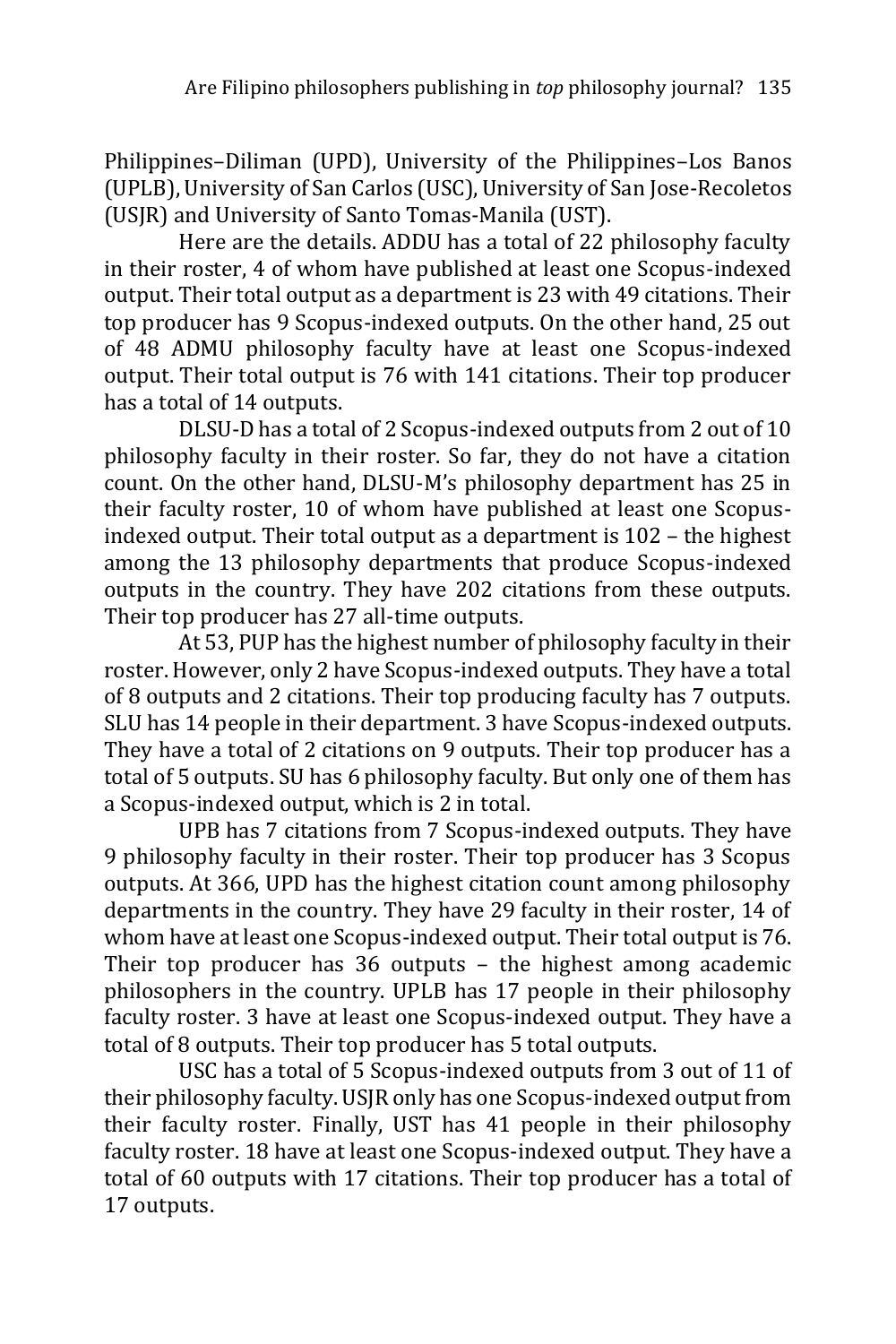A summary of the total number of all-time Scopus-indexed outputs, citations and philosophy faculty per institution can be seen in the bar graph below.



The 13 philosophy departments mentioned above have an alltime Scopus-indexed output of 379. 241 of them were published from 2010 to 2020. (This is 65% of the total all-time outputs.) 47 of the 241 were published in local SJR-ranked philosophy journals. *Kritike* has published 28, while *Philosophia* (Philippines) 19. 92 were published in lower tier (Q3, Q4 or no quartile) philosophy journals. 29 were published in second tier, quartile 2 (Q2) philosophy journals. And only 9 of the 241 were published in SJR's top tier, quartile 1 (Q1) philosophy journals.

Of the 9 Q1 philosophy articles, only 1 was published at a time when the journal was in SJR's top 100 philosophy journals, while 6 others were published at a time when the journals were in the top 150. ADDU's philosophy faculty has a total of 4 outputs in the top 150, while DLSU has 2. No other philosophy department in the Philippines has reached this milestone given the time frame. 3 of the 6 articles were published in a generalist philosophy journal, *Philosophia* (USA) in 2016 (when it was ranked top 125), 2018 (top 139) and 2019 (top 142). One was published in a specialized logic journal, *Logic and Logical Philosophy* in 2020 (top 102). Another one was published in a specialized journal, *AI & Society* in 2020 (top 129). Finally, one was published in *Res Publica* in 2012 (top 69) – the highest top ranked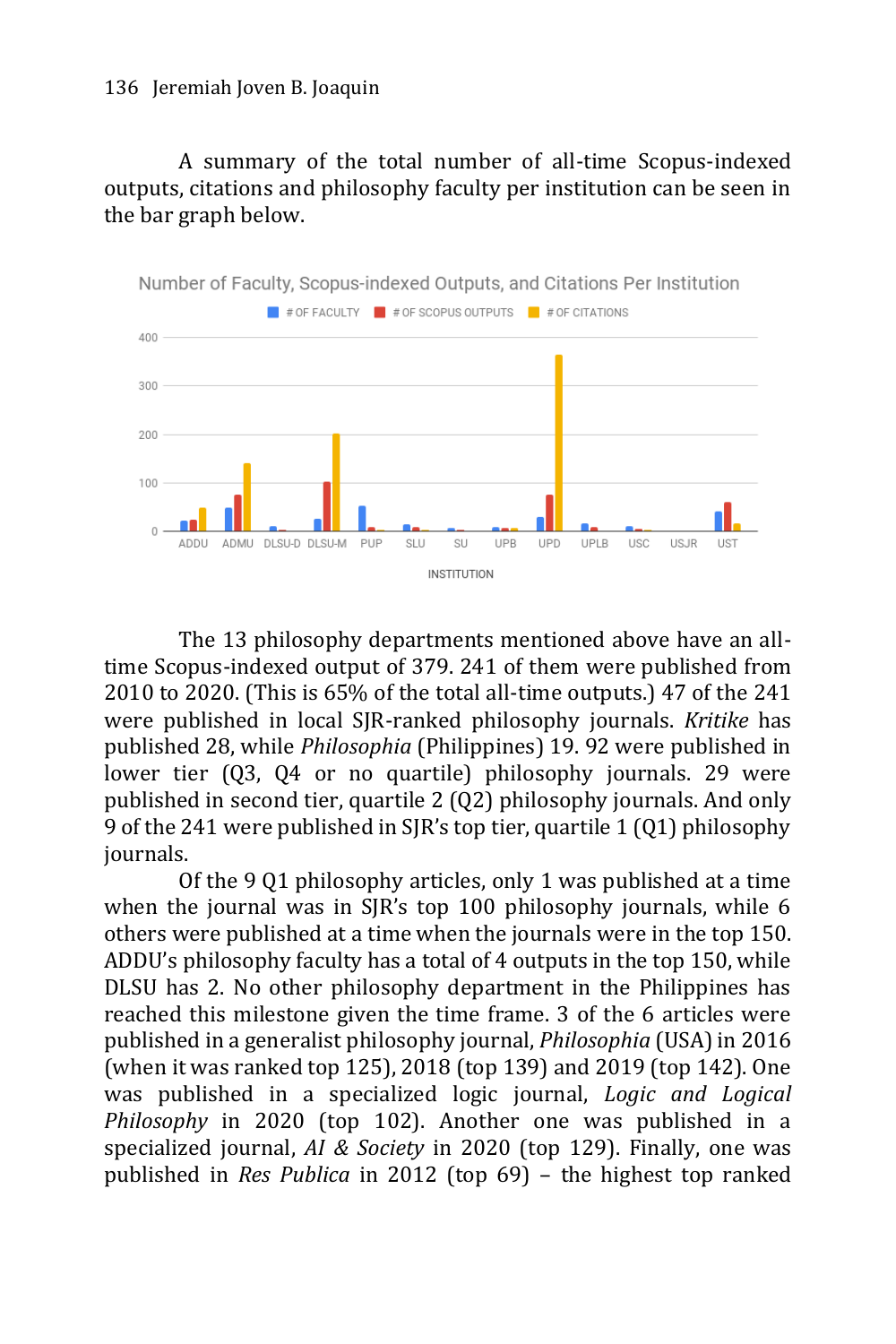philosophy publication since Bonifacio's *Journal of Philosophy* in the 1960s.



77 of the 241 were published in non-philosophy journals. 27 were published in Q1 journals in various fields other than philosophy, 29 in Q2, and 21 in lower tier non-philosophy journals.

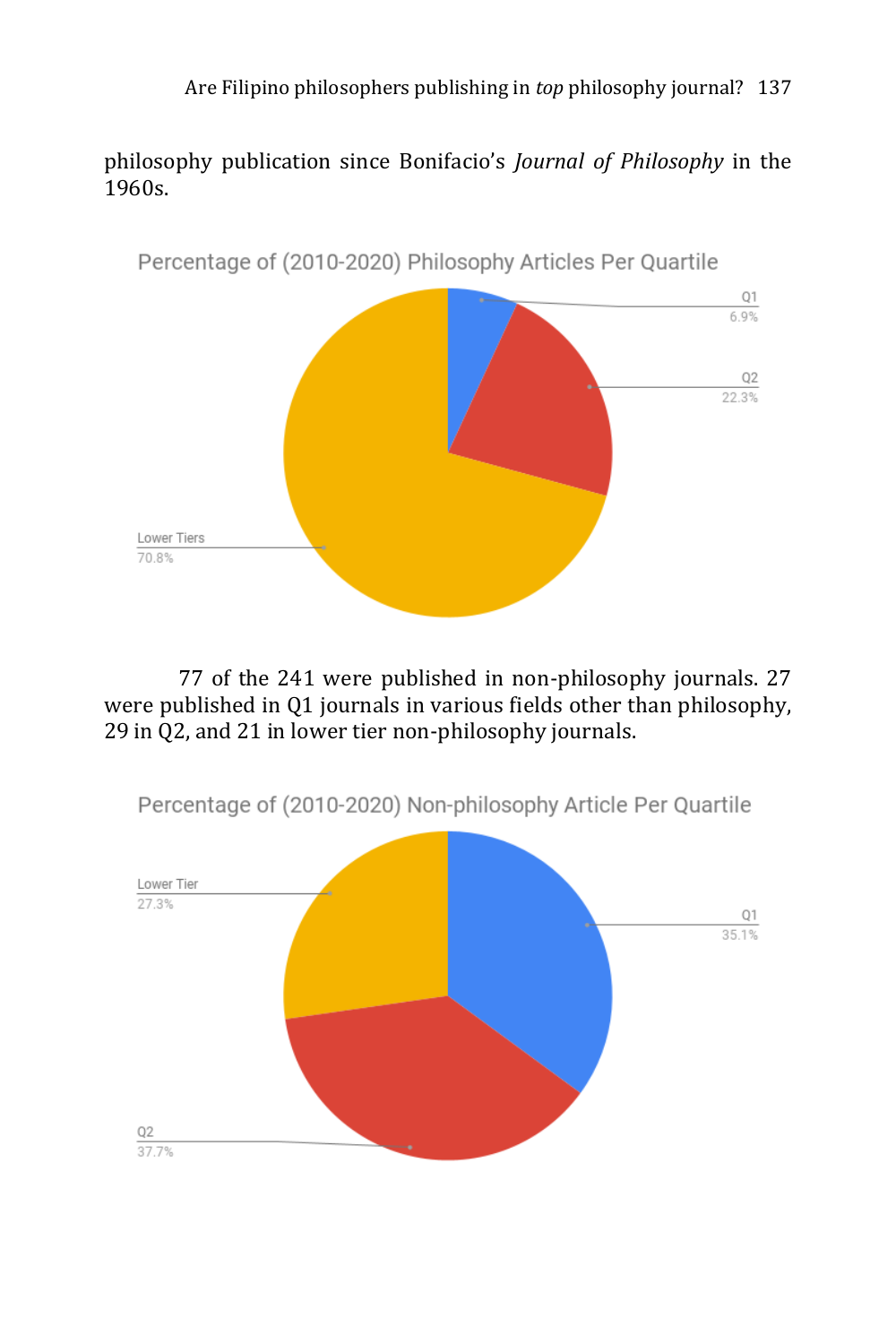Finally, 34 of the 241 are non-journal articles. This includes entire books, book chapters, and editorial notes. A summary of the percentage of Scopus-indexed output types in the past decade (2010- 2020) is presented below.



Moving to the demographics, there is a total of 286 philosophy faculty from the 13 Scopus-indexed producing departments. But only 90 of them have at least one all-time Scopus-indexed output. This is 31% of the total faculty population of Scopus-indexed output producing philosophy departments. 77% of the producers are based in an NCR higher education institution. This translates to 85% of the all-time Scopus-indexed outputs of the country. 7% of producers are from Northern Luzon, 6% from CALABARZON, 6% from Central Visayas and 4% from Mindanao. They collectively produced 15% of the country's all-time Scopus-indexed outputs by Filipino philosophers. It is sad to note that only one of the top 10 all-time Scopus producers in the country is not based in NCR. Despite this, however, two Davao-based philosophers have published in the top 150 philosophy journals. A summary of this data can be seen in the bar graph below.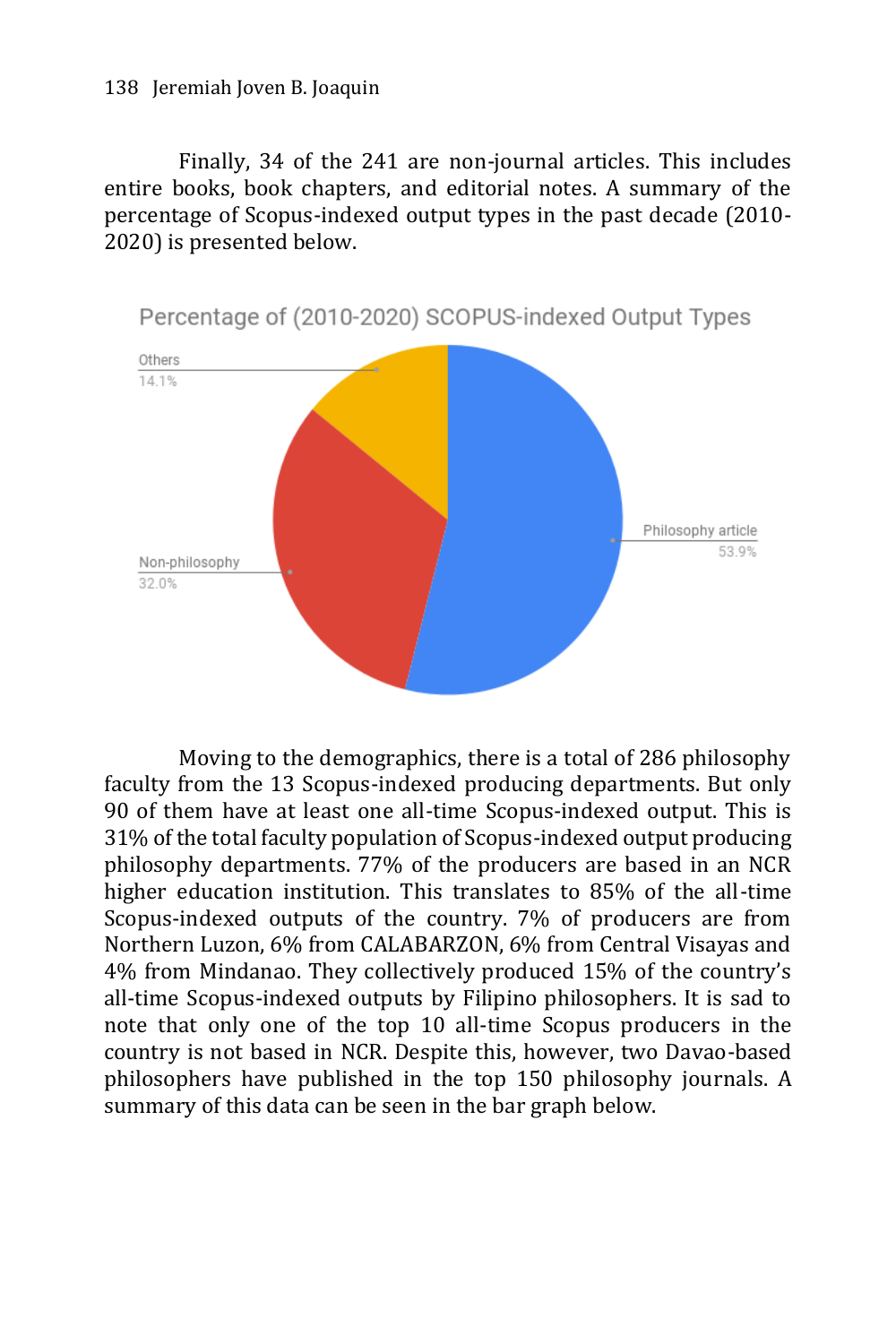

In terms of the ratio of female and male Scopus-indexed output producing Filipino philosophers in the country, 29% of the 90 are females, while 71% are males. This translates to an 84 to 294 ratio of outputs by female and male Filipino philosophers. It is interesting to note that the top 10 all-time Scopus-producers in the country includes two female Filipino philosophers; one of whom already has 20 Scopus outputs.<sup>15</sup> A summary of this data can be seen in the bar graph below.<sup>16</sup>

<sup>15</sup> This does not factor in the number of female and male Filipino academic philosophers

<sup>16</sup> It would be interesting to see the distribution of Scopus-indexed output producing Filipino philosophers in terms of age range. This will give an indication of the sustainability of philosophical research in the country. Unfortunately, I do not have this information at present. I will leave this for another future study.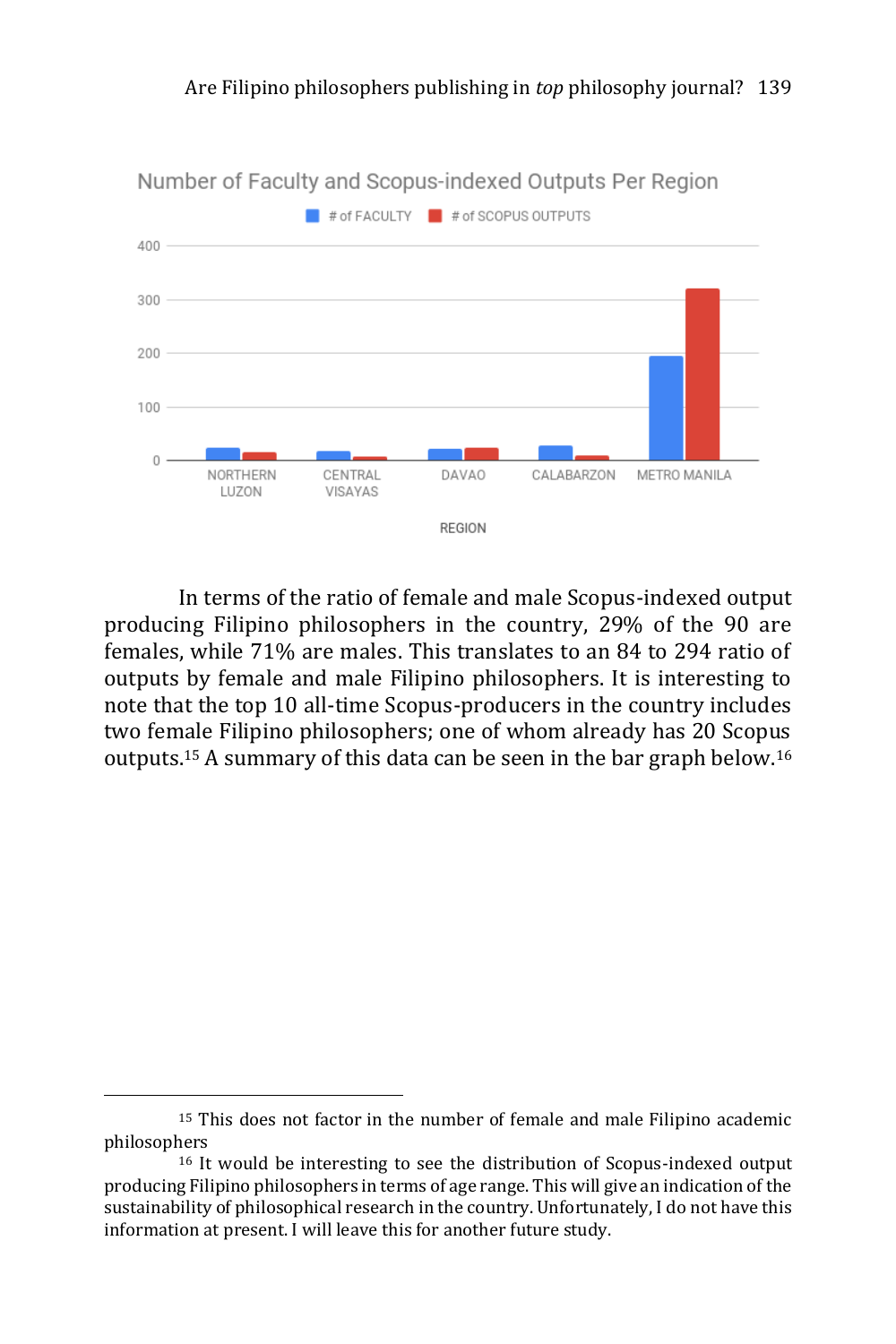

Ratio of Female and Male Scopus-indexed Outputs Producers

#### **Discussion and Conclusion**

Given the results, let us now go back to the question: Are Filipino philosophers publishing in top philosophy journals? The answer to this question is a qualified no. If by top philosophy journal we mean those journals in SJR's top 10 or top 50, then definitely, the current generation of Filipino philosophers are not publishing in these journals. If we were to extend the range of "top philosophy journals" to the top 100, then yes, there would be exactly one Filipino philosopher who has done so. If we were to extend it further to the top 150, then there would be three more people that will be added to the list. However, is four a good number of Filipino authors publishing in top philosophy journals? Surely, it is not.

If we are basing this judgment from the total number of faculty rostered in Scopus-index output producing philosophy departments in the country, then only 1% of the total 286 rostered faculty are publishing in top philosophy journals. Alternatively, only 7 of the 241 published Scopus-indexed outputs in the past decade are in the top 150. This number is too low when compared to philosophers in other Southeast Asian countries. For example, a Singaporean philosopher from National University of Singapore already has a total of 9 articles in the top 150 philosophy journals, while a Thai philosopher from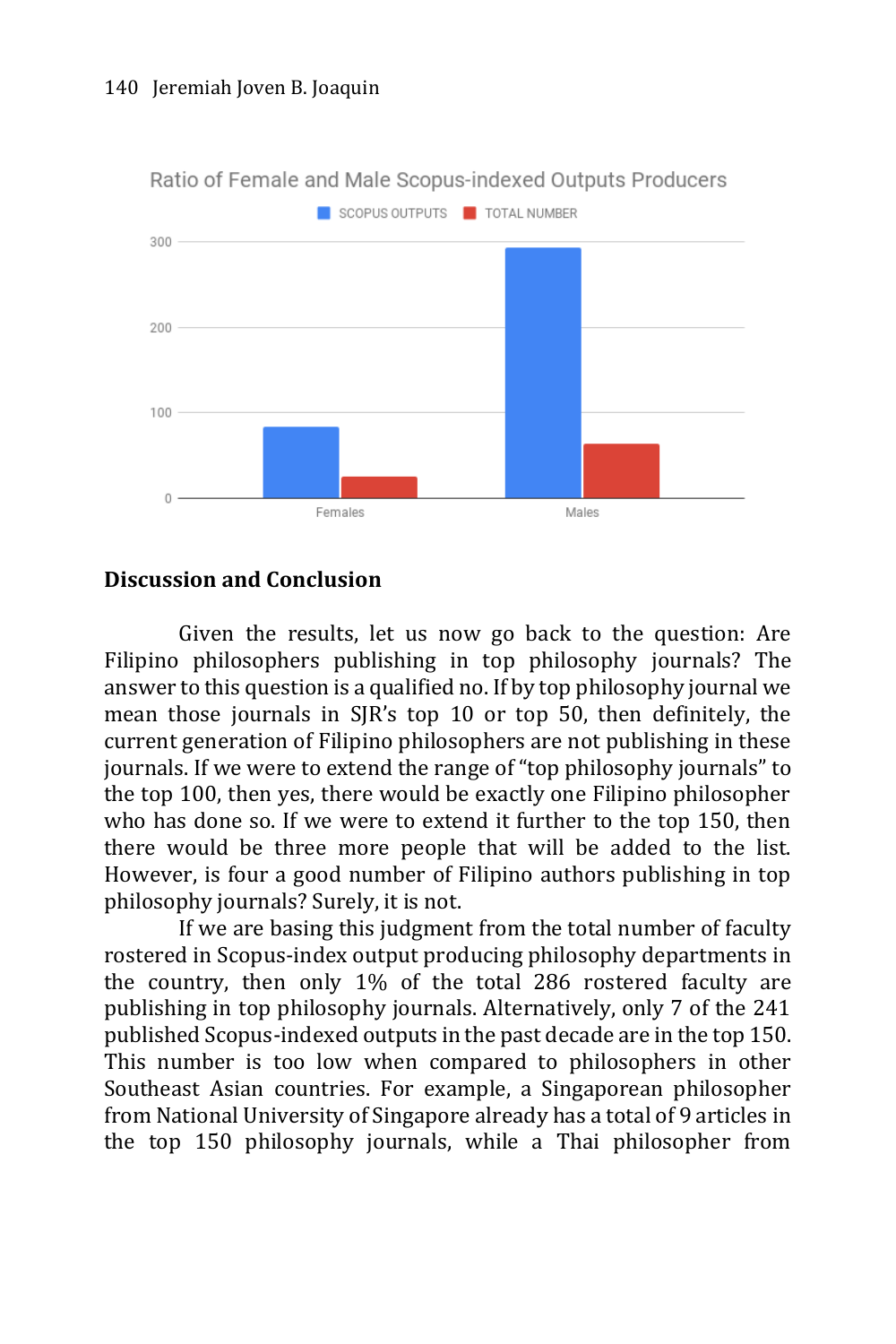Chulalongkorn University has an all-time Scopus-indexed output of 72.<sup>17</sup>

The data above clearly indicates an underrepresentation of Filipino philosophers in the top philosophy journals. And this may be interpreted pessimistically or optimistically. Pessimistically speaking, the data can be explained through a variety of reasons. First, they may be implied by internal factors; in particular, the lack of a philosophical research culture in the country. Research is not a priority in most local philosophy departments. This is evidenced by the sheer number of teaching units that philosophy faculty are required to teach. On average, a philosophy faculty member in the Philippines is required to teach 42 units per year. This roughly translates to teaching 14 courses per academic year or 7 hours per week. Give or take the preparation time allotted to teaching these courses, a typical philosophy faculty member will have no time to do research – let alone publish them.

Second, there is a lack of funding for philosophical research in the country. In the Philippines, there are various government and private funds and grants available for STEM researchers, social and political scientists, and even researchers in literature and theology. While there is local funding available for applied philosophy (like ethics, and multidisciplinary studies), there is no real funding for non-applied philosophy (like metaphysics and epistemology). Of course, there are research funds offered by some universities, but it is debatable as to whether they are sufficient enough.

One might argue that philosophical research does not really need funding since philosophers do not do experiments, program, statistical surveys, or whatnot. This might be true, but if research funding translates to less teaching (since the funds could be used as course release), then there will be more time for a Filipino philosopher to do some research.<sup>18</sup>

Third, in terms of promotion and tenure, many Philippine universities do not really look into whether a faculty is publishing in "top" journals. In some universities, faculty members can be promoted to full professor even without having a published paper in a top tier

<sup>&</sup>lt;sup>17</sup> For the Scopus profiles of these Southeast Asian philosophers, see <https://www.scopus.com/authid/detail.uri?authorId=56042547600> and [https://www.scopus.com/authid/detail.uri?authorId=6602195292..](https://www.scopus.com/authid/detail.uri?authorId=6602195292)

<sup>18</sup> A related point about funding is the remuneration of Filipino academics in general. While some well-to-do private universities in the country can afford to pay their full professors P200,000 a month, this is not true of most Philippine universities.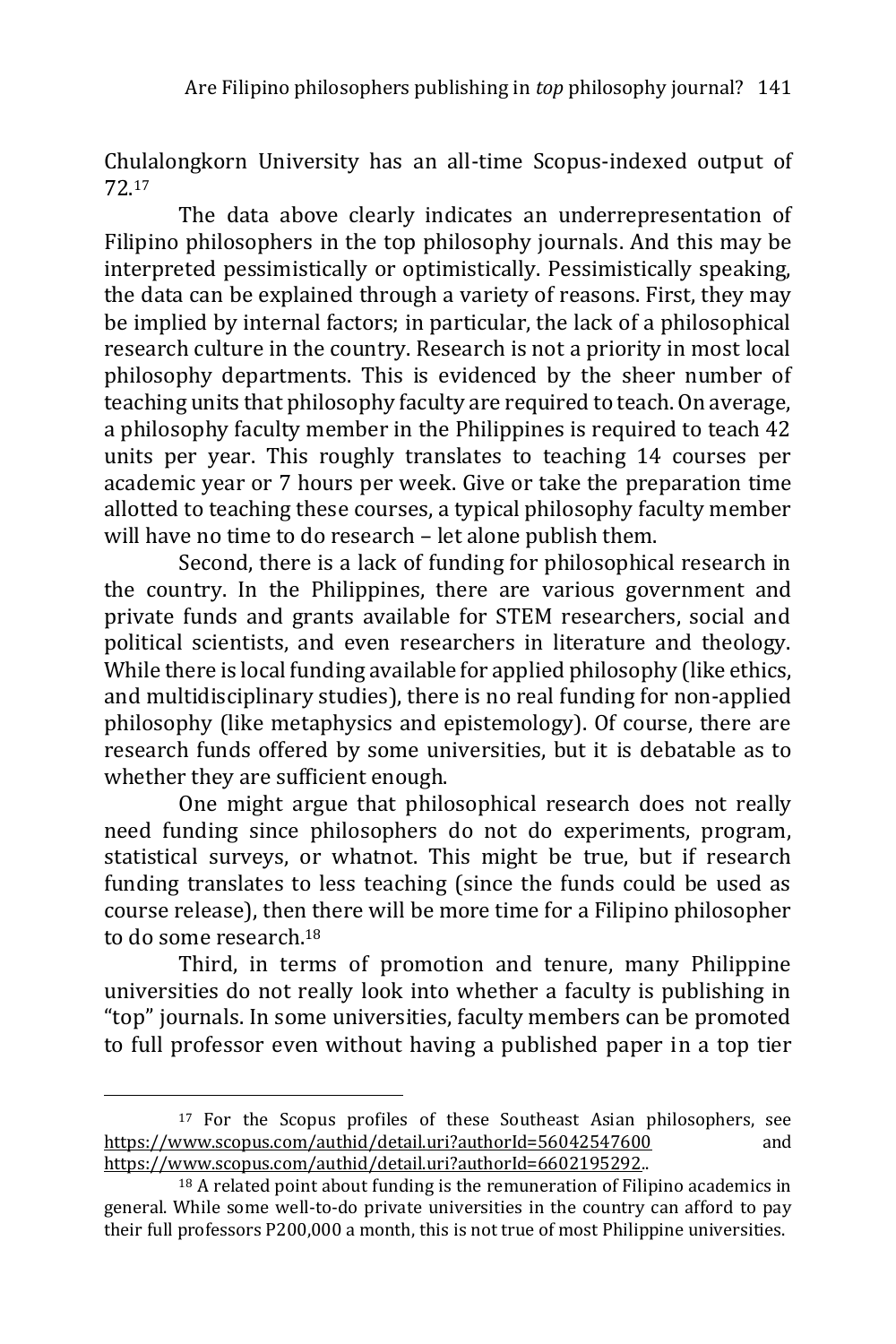-

journal in their dossier. This of course has ramifications on the cultivation of a research culture. If publishing in top journals is not necessary to get a full professorship, then why would early career academics invest their time and effort in such publication endeavors? Some universities incentivize Scopus-indexed outputs: faculty members get some research cash bonuses if they produce Scopusindexed publications. Whether this is enough to cultivate a research culture, however, still remains to be seen.

Fourth, there is not enough exposure to current trends in philosophy. Many Filipino academic philosophers satisfactorily echo and discuss ideas of philosophers in the canon. But is this enough to get published in top philosophy journals? The short answer is no. One thing that may be noticed in the works of the four Filipino philosophers who have recently published in top 150 philosophy journals is that they are up-to-date in the literature of the subject; and more importantly, they made new contributions to the literature.<sup>19</sup> This is what most of the top philosophy journals are looking for in submitted papers after all.<sup>20</sup>

The second set of reasons why most Filipino philosophers have not published in top philosophy journals may be external: they have something to do with the nature of those journals themselves. First, the rejection rate of many of the top philosophy journals is 90%. That is pretty high since only 1 out of ten submissions will be accepted. The competition for a slot in a top philosophy journal is expounded since submissions come from different parts of the world.

Second, many of the top philosophy journals are Anglophone. Most journal editors and referees are keen on English stylistic nuances. Therefore, poorly written papers may not be considered for publication because of the lack of English niceties. This is perhaps one reason why

<sup>19</sup> See, e.g., Christopher Ryan Maboloc, "What is structural injustice?," *Philosophia* 47, no. 4 (2019): 1185-1196; Renante D. Pilapil, "From psychologism to personhood: Honneth, recognition, and the making of persons," *Res Publica* 18, no. 1 (2012): 39-51; Robert James M. Boyles and Jeremiah Joven Joaquin, "Why friendly AIs won't be that friendly: a friendly reply to Muehlhauser and Bostrom," *AI & Society* 35, no. 2 (2020): 505-507; and, Jeremiah Joven Joaquin, "Beall-ing O," *Logic and Logical Philosophy* 29, no. 2 (2020): 213-221.

<sup>20</sup> Note that the four internal reasons above were already discussed by Emerita Quito in *The State of Philosophy in the Philippines* (Manila: De La Salle University Press, 1983). It is funny to think that the same issues are still being discussed forty years after.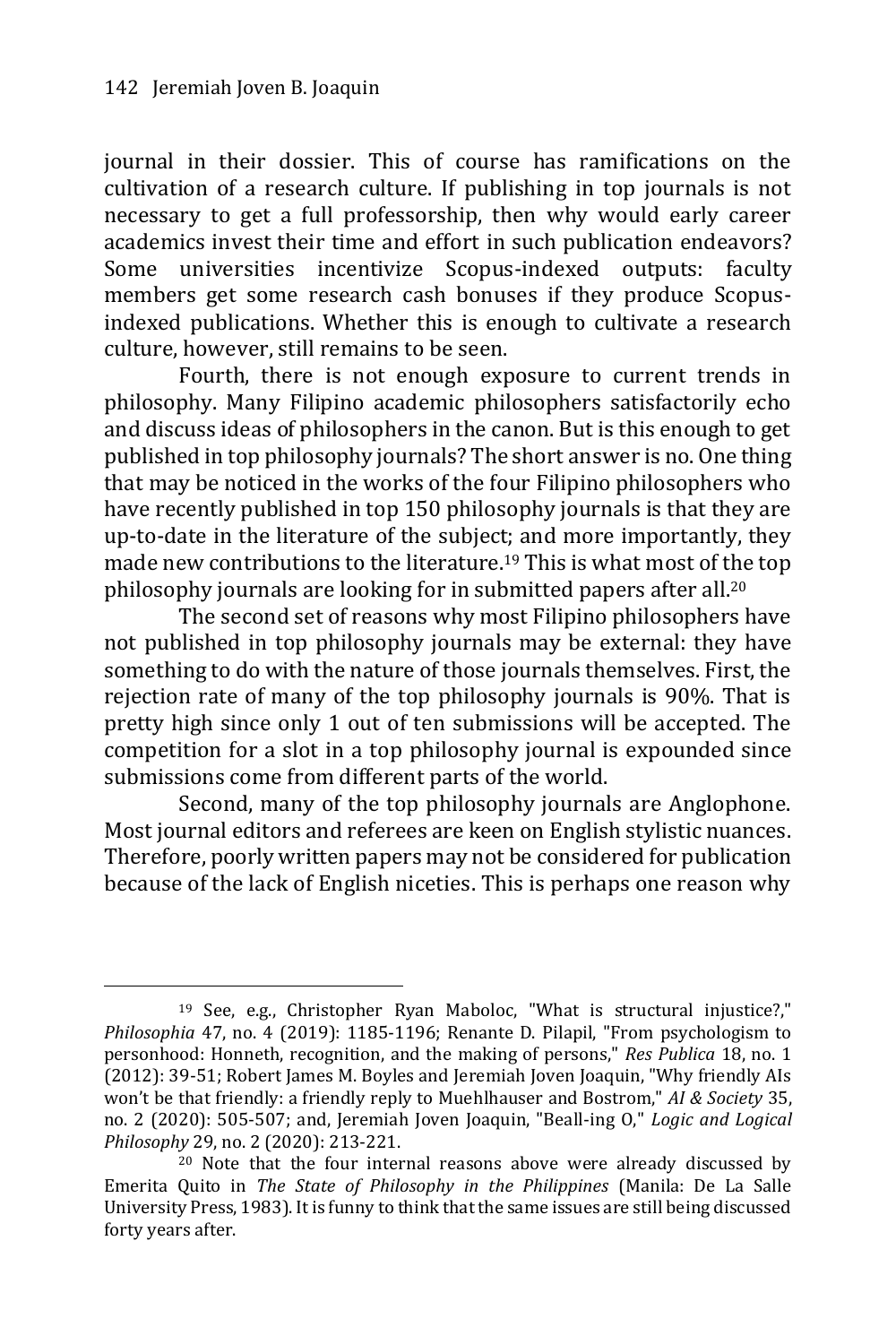there is an underrepresentation of non-native English speakers in the top journals of philosophy.<sup>21</sup>

One might ask why there is a need to publish in these top philosophy journals in the first place, considering that philosophical ideas may be transmitted using other media: e.g., self-published books, Facebook or Twitter posts, blogs, etc. That is, is there really a need for Filipino philosophers to compete in the top philosophy journals if there are other venues where they could air out their ideas?

The answer to this question is two-fold. First, paraphrasing Ludwig Wittgenstein, a philosopher who has not published in top philosophy journals is like a boxer who never stepped into a boxing ring. Publishing in top philosophy journals is where philosophers could test their mettle. Through the scrutiny of a pre- and post-publication review process in these journals, the soundness and cogency of philosophical ideas may be tested.

Second, since the 19th century, philosophy journals have been the source of new ideas. For example, consider Bertrand Russell's "On Denoting" that was published in the top philosophy journal *Mind* in 1905.<sup>22</sup> In that paper, Russell offered a "new" way of thinking about philosophical questions, which eventually led to the analytic tradition. As it gained readership and recognition, some philosophers saw the value of its ideas and propelled the movement of analytic philosophy.

This, I think, is what motivates many of the world's contemporary philosophers to publish their papers in top philosophy journals. Philosophers aim to share their thoughts and ideas in a particular area of philosophy that has been through the scrutiny of other philosophers working in the same area. Of course, one may share the same thoughts and ideas in other venues, but there is added epistemic value when these thoughts and ideas are published in a top journal of philosophy.

Now unto the optimistic interpretation of the data. Despite only having a handful of Filipino philosophers who have published in top

 $21$  For Filippo Contesi and Enrico Terrone, this is a kind of linguistic injustice against non-native English speakers. See their "Introduction," *Philosophical Papers* 47 (Special issue: Linguistic Justice and Analytic Philosophy), no. 1 (2018): 1-20. Relatedly, there is also a kind of insularity in Anglophone philosophy journals, where people who publish in them usually cite one another, "while having little academic interaction with philosophers writing in other languages." See Eric Schwitzgebel, et al, "The Insularity of Anglophone Philosophy: Quantitative Analyses," *Philosophical Papers* 47 (Special issue: Linguistic Justice and Analytic Philosophy), no. 1 (2018): 21-48.

<sup>22</sup> Bertrand Russell, "On denoting," *Mind* 14, no. 56 (1905): 479-493.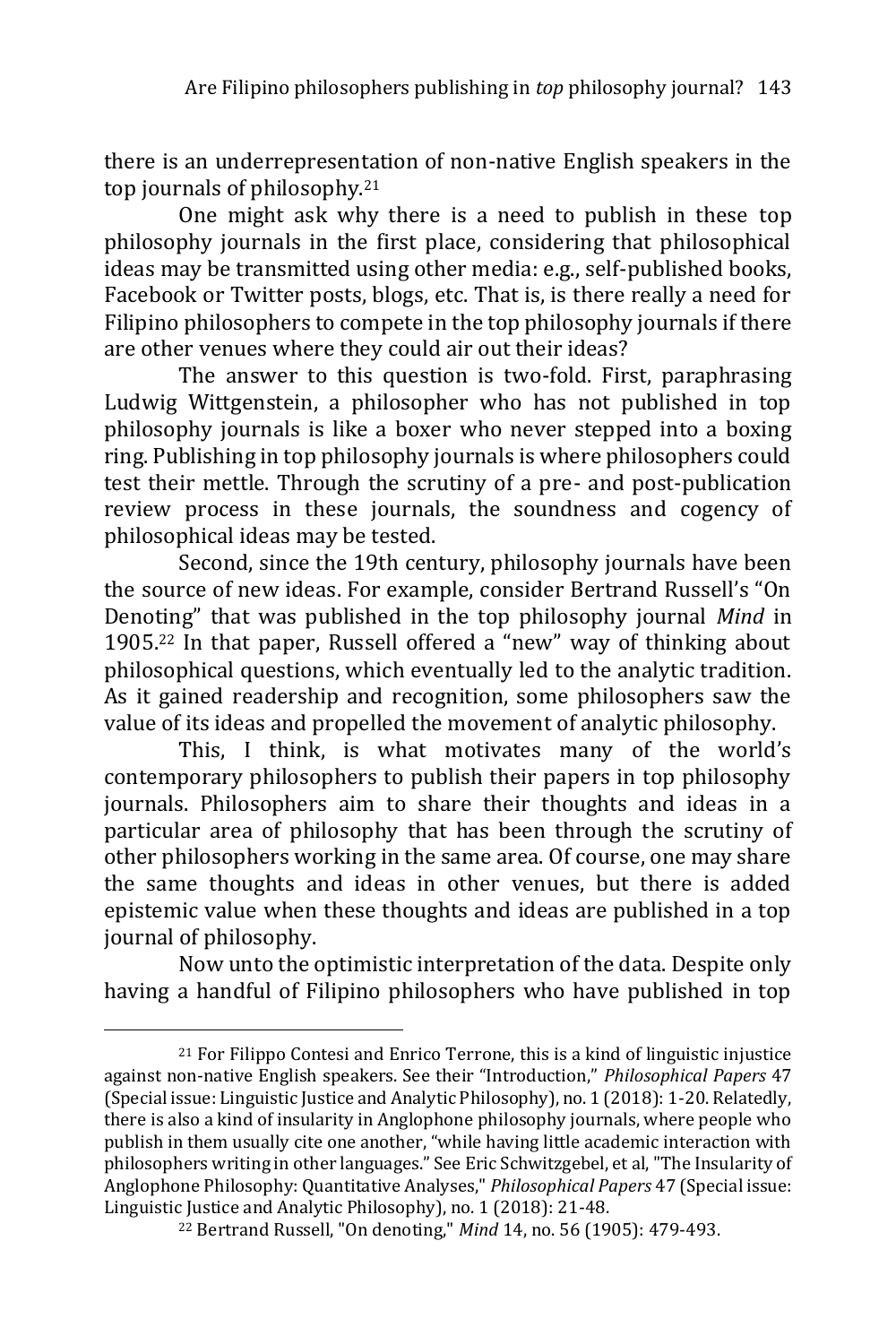philosophy journals in the past decade, data indicates reasons for optimism. First, we find an upward trajectory if we plot the Scopusindexed outputs per year in the past 10 years (see the graph below). In 2010, all 13 philosophy departments only had 8 Scopus-indexed outputs, but by 2012 this number has doubled. In 2018, the Scopusindexed outputs reached 31, and this number was repeated in 2019. Last year, 2020, the whole Scopus-indexed output production of all the 13 philosophy departments reached 63. If this trend continues, we should expect that by 2022 the number should double again. Given this growth, we should also expect new articles in the top 150 philosophy journals authored by Filipino philosophers in the Philippines.

This latter prediction is already true since in 2021, one faculty from ADMU already published a paper in *Synthese* (currently ranked top 35), another faculty from ADDU has published in *Philosophia* (US) (currently just outside the top 150), and a faculty from DLSU has published papers in *Journal of Applied Non-classical Logics* (top 120) and *Acta Analytica* (top 149). In 2022, two faculty members from DLSU published in *Hypatia* (top 70) and in *Journal of Consciousness Studies* (top 49). Moreover, we may expect that local philosophy journals climb the SJR ranking very soon.



Total Number of Scopus-indexed Outputs Per Year

Second, aside from philosophy journals, Filipino philosophers are making strides in top journals in other fields as well. Many UPD faculty have published in top journals in public health and biomedical ethics. Some faculty from ADMU have published in top cultural studies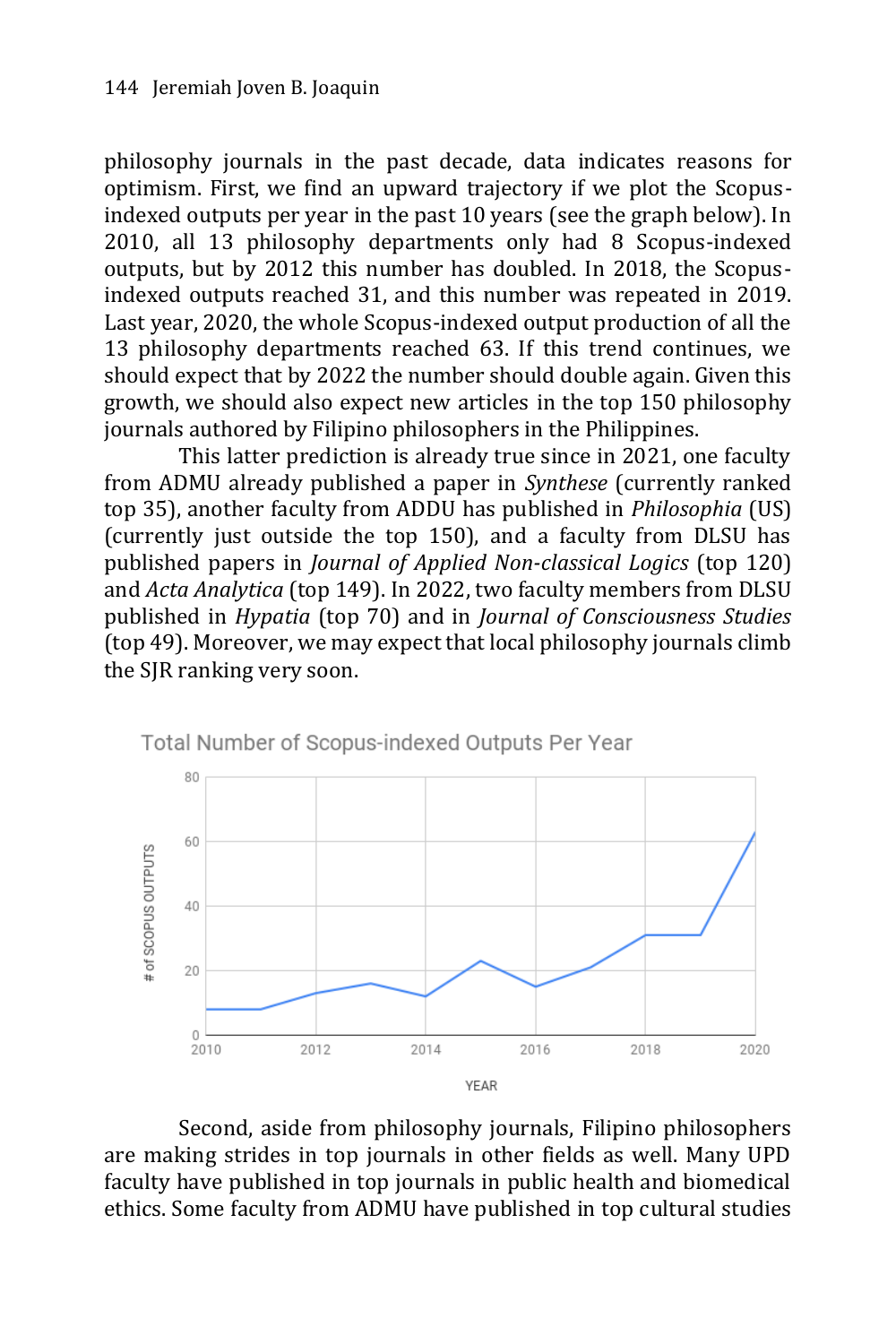journals. Given that these top journals are publishing philosophical works is already a plus in the research productivity rate of our local philosophers.

In 2001, the late Rolando M. Gripaldo once quipped that "In the next fifty years, I am confident the Philippines will have first-rate philosophers, not just philosophy teachers…"<sup>23</sup> Given his projection, we should expect that by 2051 there will be first-rate Filipino philosophers. To this I reply that we now have first-rate philosophers in the country. If the data projections remain as they are now, then we should expect a barrage of topnotch philosophy outputs in this and the next decade or so. The challenge for the current and the next generations of Filipino philosophers now is to sustain this production rate, and to keep in mind that the main motivation for such endeavor is to contribute to the development of our beloved discipline.

# **Acknowledgements**

My thanks go to Rodrigo Abenes, Jove Jim Aguas, Danilo Alterado, Fleurdeliz Altez-Albela, Hazel T. Biana, Mark Joseph Calano, Charli Dagwasi, Fr. Dennis Edralin, Peter Paul Elicor, Fr. Francis Paul Escaño, Veniz Guzman, Michael Roland Hernandez, Ferdinand Mangibin, Jeffry Ocay, Gina Opiniano, Virgilio Rivas and the other members of PAP and USAPP. My thanks also to K. C. Abalos-Orendain, Robert James Boyles, Mark Anthony Dacela, Fides del Castillo, F. P. A. Demeterio, James Franklin, Napoleon Mabaquiao, Lumberto Mendoza, Rei Palces, Adrian Remodo, Fernando Santiago, Jr., Raymond R. Tan, Vida Mia Valverde, and the editors and the referees of this journal.

## **References**

- Bonifacio, Armando F. "On Capacity Limiting Statements," *Mind* 74, no. 293 (1965): 87-88.
- Bonifacio, Armando F. "On Analytic–Synthetic Truths A Methodological Comment," *The Journal of Philosophy* (1959): 64-67.
- Boyles, Robert James M., and Jeremiah Joven Joaquin. "Why friendly AIs won't be that friendly: a friendly reply to Muehlhauser and Bostrom." *AI & Society* 35, no. 2 (2020): 505-507.

<sup>23</sup> Rolando M. Gripaldo, *Filipino Philosophy: A Critical Bibliography*, (Manila: De La Salle University Press, 2000), 61.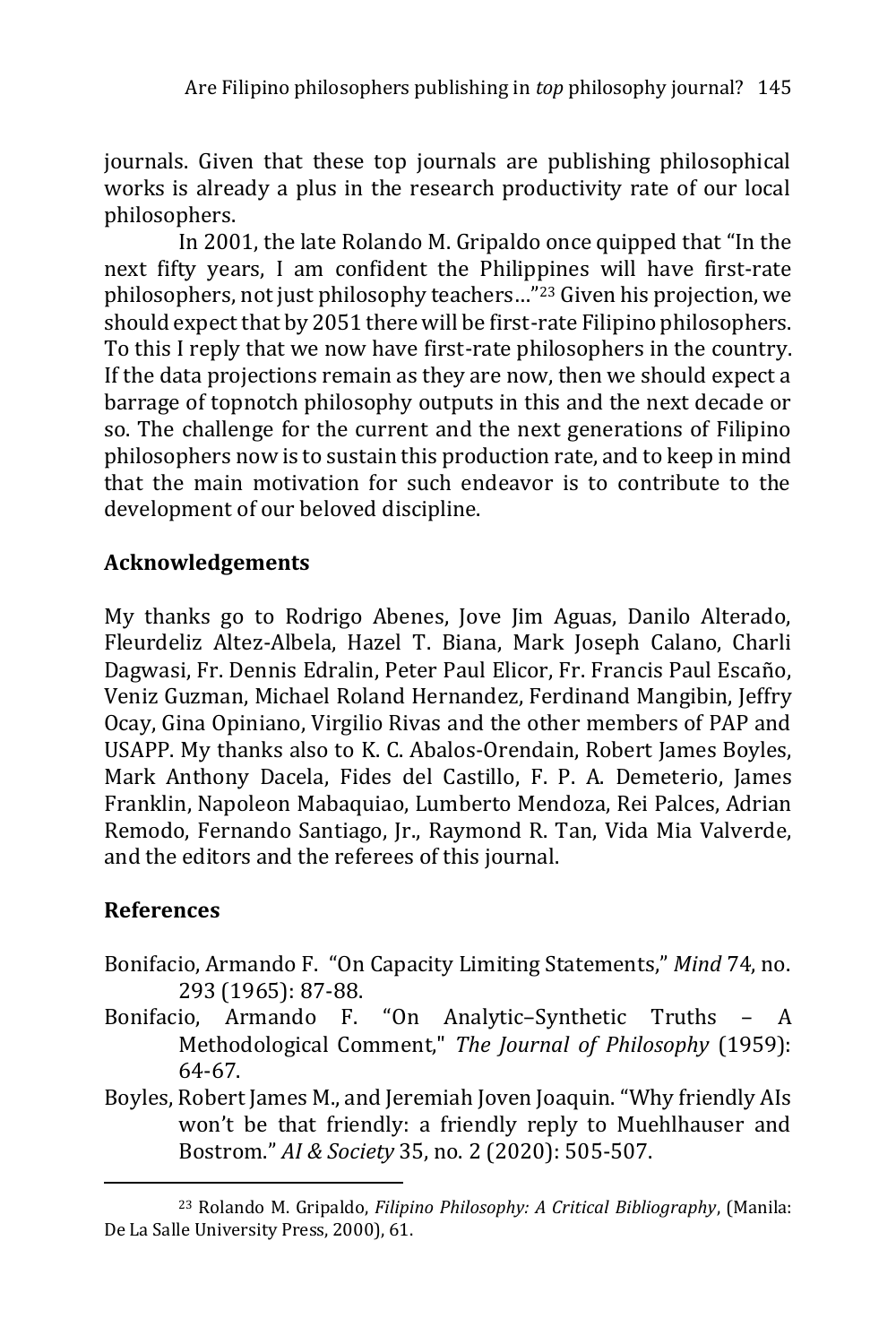- Contesi, Filippo and Enrico Terrone. "Introduction," *Philosophical Papers* 47 (Special issue: Linguistic Justice and Analytic Philosophy), no. 1 (2018): 1-20.
- Cortegiani, Andrea, Andrea Manca, Manoj Lalu, and David Moher. "Inclusion of Predatory Journals in Scopus is Inflating Scholars' Metrics and Advancing Careers." *International Journal of Public Health* 65, no. 1 (2020): 3-4.
- Demeterio, Feorillo Petronilo A. "Assessing the Developmental Potentials of Some Twelve Discourses of Filipino Philosophy." *Philippiniana Sacra* 69, no. 147 (2014): 189-230.
- De Rond, Mark, and Alan N. Miller. "Publish or perish: bane or boon of academic life?" *Journal of Management Inquiry* 14, no. 4 (2005): 321-329.
- Encarnacion, Jose."On Ushenko's Version of the Liar-paradox," *Mind* 64, no. 253 (1955): 99-100.
- Gauffriau, Marianne. "Counting methods introduced into the bibliometric research literature 1970–2018: A review." *Quantitative Science Studies* 2, no. 3 (2021): 932-975.
- Gripaldo, Rolando M. *Filipino Philosophy: A Critical Bibliography*, second edition. Manila: De La Salle University Press, 2000.
- Joaquin, Jeremiah Joven. "Beall-ing O." *Logic and Logical Philosophy* 29, no. 2 (2020): 213-221.
- Krauskopf, Erwin. "Missing documents in Scopus: the case of the journal *Enfermeria Nefrologica*." *Scientometrics* 119, no. 1 (2019): 543- 547.
- Maboloc, Christopher Ryan. "What is structural injustice?" *Philosophia* 47, no. 4 (2019): 1185-1196.
- Quito, Emerita. *The State of Philosophy in the Philippines*. Manila: De La Salle University Press, 1983.
- Pilapil, Renante D. "From psychologism to personhood: Honneth, recognition, and the making of persons." *Res Publica* 18, no. 1 (2012): 39-51.
- Rivera, John Paolo R., Sunyoung Won, and Tereso S. Tullao Jr. "Probing the Viability of Scopus-Indexed Journal Quantity as Alternative Metric for Knowledge Capital: Evidence From Selected ASEAN+3 Economies." *Asia-Pacific Social Science Review* 21, no. 3 (2021).

Russell, Bertrand. "On denoting." *Mind* 14, no. 56 (1905): 479-493.

Schwitzgebel, Eric, Linus Ta-Lun Huang, Andrew Higgins, and Ivan Gonzalez-Cabrera. "The Insularity of Anglophone